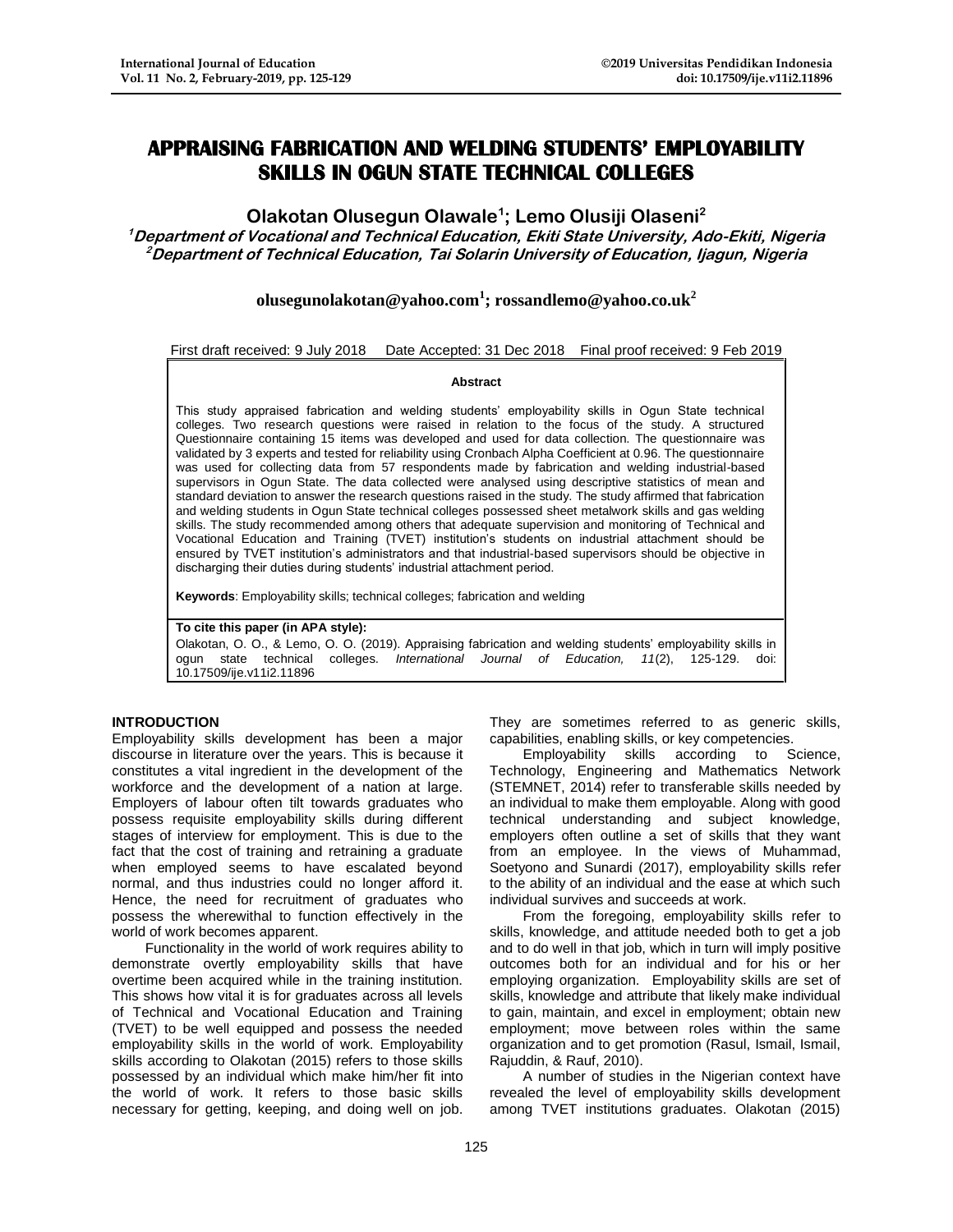assessed employability skills possessed by prospective graduates of technical colleges in mechanical engineering craft practice in Lagos State. The study found that employability skills possessed by technical college students are inadequate and thus could not secure a place in work places. Also, lack of adequate machines, tools, non-availability of workshops and lack of competent teachers hinder the acquisition of employability skills. The study also found out that inadequate infrastructural facilities and well equipped workshops do not promote the acquisition of manipulative and employability skills.

Idris and Rajuddin (2012) investigated the level of importance and competencies of employability skills among the final year TVET students in Nigeria. The findings indicated the need for TVET institutions in Nigeria to focus and equip the students with employability skills. In addition, some studies in Zimbabwe, Malawi and Tanzania have identified inadequate learning facilities; absence of industrial synergies and ineffective curricula among others as constituents of lack of employability skills in TVET institutions (Lemo & Olakotan, 2016; Woyo, 2013; Anangisye, 2008). Also, few studies in Bangladesh and Ghana attributed lack of employability skills among TVET graduates to the absence of linkages between training institutions and the world of work (Dasmani, 2011; Islam & Mia, 2007).

Some studies in Malaysia revealed that school graduates are not well prepared for the world of work, as there exists a gap between the skills acquired in schools and the one needed in the world of work (Rasul, Rauf & Mansor, 2013). Similarly, Hanapi, Nordin, and Rus (2014) noted that lack of employability skills remain one of the greatest challenges facing a large number of Malaysian graduates. In another study conducted in India, it was discovered that half of Indian graduates lack requisite employability skills needed by industries (Mishra, 2014).

Since different studies reviewed did not include fabrication and welding, their various findings could not be generalized. Therefore, it is on the nongeneralization of other studies that this study appraised fabrication and welding students' employability skills in Ogun State technical colleges.

### **THE CONTEXT OF THIS STUDY**

Technical colleges aimed at preparing students for acquisition of relevant knowledge and applied skills in different occupations at the craftsman level. This is geared towards making craftsmen responsive to self and the world of work at large. Similarly, the goal of education at the technical college according to Ekpenyong (2011) is to provide students with sound education that would enhance development of appropriate, social, mental and physical competencies. In emphasizing the importance of technical colleges, the Federal Government of Nigeria (FGN, 2013) relayed that trainees completing education at this level may either secure employment at the end of the whole course or after completing one or more modules of employable skill. This, according to FGN (2013), will enable trainees to set up their own business and become self-employed and also be able to employ others upon acquiring saleable skills in fabrication and welding.

Fabrication and welding at the technical college level is expected to equip students to a large extent with skills and knowledge in fabrication and welding works. Globally, countries of the world have different skills standard set for their citizenry. This is why Muhammad, Soetyono, and Sunardi (2017) cited Article 35 of the Republic of Indonesia Education Law ascertaining attitudes, knowledge, and skills as competencies expected to be displayed by graduates in accordance with agreed national standards. Yisa and Olakotan (2017) noted that fabrication and welding as one of the trades offered in the nation's technical college laid emphasis on acquisition of requisite skills for selfreliance and employment in the world of work. It must be noted that students are enrolled into fabrication and welding trade from Year I for a full time 3 year course. Hence, there are Year I, II, and III fabrication and welding students at different times. These students are usually posted to related industries at the completion of relevant modules for industrial attachment. At the level of industrial attachment, fabrication and welding students are supervised, guided and further trained by industrial-based supervisors who are rooted in the art of fabrication and welding. The essence of the industrialbased supervisors is to monitor and record the progress of the students in their care. This is done to ensure that fabrication and welding students have adequate industrial exposure during the industrial attachment period and are made to build on the skills acquired in their respective institutions.

The aim of fabrication and welding as highlighted by the Federal Government of Nigeria (2007) is to produce skilled craftsmen with good knowledge of the application of the equipment, materials, techniques and safety practices in fabrication and welding of metal projects. The National Board for Technical Education (NBTE, 2008) also stated that graduates of fabrication and welding should be able to carry out gas welding and cutting jobs on all types of metals, produce simple finished structural steel work projects with safety, use relevant equipment and techniques, apply protective wetting against corrosion on finished metal projects and market finished metal projects. However, NBTE (2008) emphasized sheet metalwork, gas welding and cutting, metal arc welding and structural steel work as areas where students are to be equipped and prepared for the world of work. This study therefore dwelt on sheet metalwork and gas welding areas to ascertain whether fabrication and welding students possess the needed employability skills necessary for employment and selfreliance in these areas.

Therefore, students who have acquired requisite skills in sheet metalwork and gas welding may be said to have acquired skills as welders and fabricators only at the craftsmen level. Welders are required to make, join and repair the metal parts for a massive range of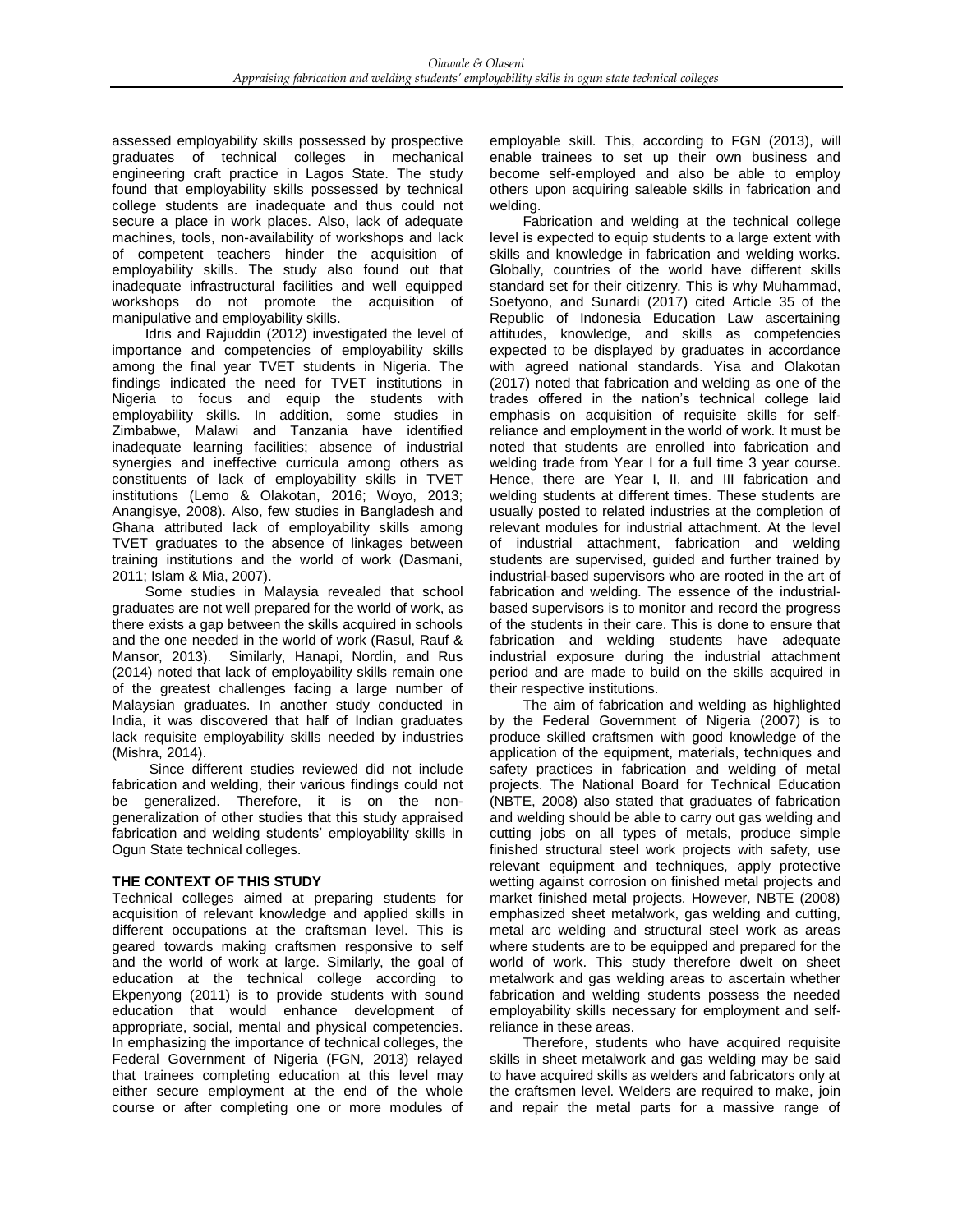machinery, equipment and structures while Fabricators are involved in the creation and repair of light or heavy metals. These, however, reveal that there are employment opportunities for students who possess employability skills as welders and fabricators in both sheet metalwork and gas welding.

Also, the choice of Ogun State as a destination for the study stemmed from the fact that the state has a good number of manufacturing industries that require the services of welders and fabricators at the craftsmen level. In the same vein, Ogun State proximity to Lagos State paves ways for high economic activity in the state. Hence, this study becomes significant.

Earlier studies carried out on employability skills in TVET institutions in Nigeria revealed that graduates from these institutions lack the needed employability skills for entry into the world of work. This study however delved into fabrication and welding trade in order to substantiate the claims of the previous studies done outside fabrication and welding but in TVET institutions. This was to ensure that, as it were for other trades in TVET institutions so it is, for fabrication and welding. Hence, this study appraised fabrication and welding students' employability skills in technical colleges in Ogun State.

This study appraised fabrication and welding students' employability skills in technical colleges in Ogun State. Specifically, the study aimed to determine: 1) Sheet metalwork skills possessed by fabrication and welding students; and 2) Gas welding skills possessed by fabrication and welding students.

#### **METHOD**

This study adopted a descriptive survey research design. Accordingly, Gall, Gall and Borg (2007) noted that a survey is a method of data collection using questionnaire or interviews to collect data from a sample that has been selected to represent a population to which the findings of the data analysis can be generalized. The design was considered suitable for the study since it sought the opinions of fabrication and welding industrial-based supervisors and no variable was manipulated.

The population of this study was all the fabrication and welding industrial-based supervisors in Ogun State. Purposive sampling technique was used for selecting the two technical colleges offering fabrication and welding in Ogun State. Also, 57 fabrication and welding industrial-based supervisors were purposively selected.

Appraising Fabrication and Welding Students' Employability Skills Questionnaire (AFWSEQ) containing 15 items was developed from NBTE curriculum which had initially been validated by NBTE curriculum experts and used for the study. The scaling response for the instrument was based on a 4 point Likert Scale ratings viz: Highly Possessed (HP) – 4, Possessed (P) – 3, Rarely Possessed (RP) – 2 and Not Possessed (NP)-1. The instrument was later validated by three industrial technical education experts and tested to obtain 0.96 reliability coefficient using Cronbach Alpha coefficient method. The instrument was personally administered on the respondents by the researcher. Due to adequate monitoring and guidance of the instrument, 100% return rate was achieved. The data collected were statistically analyzed using descriptive statistics of means and standard deviation as appropriate. A mean of 2.50 and above was considered positive, while a mean rating of less than 2.50 was regarded as negative.

#### **RESULTS**

#### **The sheet metalwork skills possessed by fabrication and welding students**

The results of survey on fabrication and welding students' sheet metalwork skills are provided in Table 1 below.

| Table 1: Mean responses of respondents on sheet metalwork skills possessed by fabrication and welding |  |
|-------------------------------------------------------------------------------------------------------|--|
| students                                                                                              |  |

| S/N | <b>Item Statements</b>                                            |      | S.D  | <b>Remarks</b> |
|-----|-------------------------------------------------------------------|------|------|----------------|
|     |                                                                   |      |      |                |
|     | Mark out and form projects in sheet metal work                    | 3.61 | 0.60 | Agree          |
| 2   | Solder and braze various sheet metal project with maximum safety  | 3.44 | 0.63 | Agree          |
| 3   | Solder and braze various sheet metal project with maximum safety  | 3.27 | 0.51 | Agree          |
| 4   | Produce finished sheet metal projects involving various processes | 3.29 | 0.49 | Agree          |
| 5   | Draw templates for production of sheet metal projects             | 3.45 | 0.50 | Agree          |
| 6   | Develop templates for production of sheet metal projects          | 3.53 | 0.55 | Agree          |
|     | Produce templates for production of sheet metal projects          | 3.34 | 0.66 | Agree          |

The data presented in table 1 revealed that all the 7 items (items 1-7) had a mean range of 3.27 to 3.61. This indicated that the respondents agreed on all the 7 items on the sheet metalwork skills possessed by fabrication and welding students because their means were above the cut-off point of 2.50. The standard deviation of the

items also ranged from 0.49 to 0.66. This showed that the respondents were close to one another in their responses.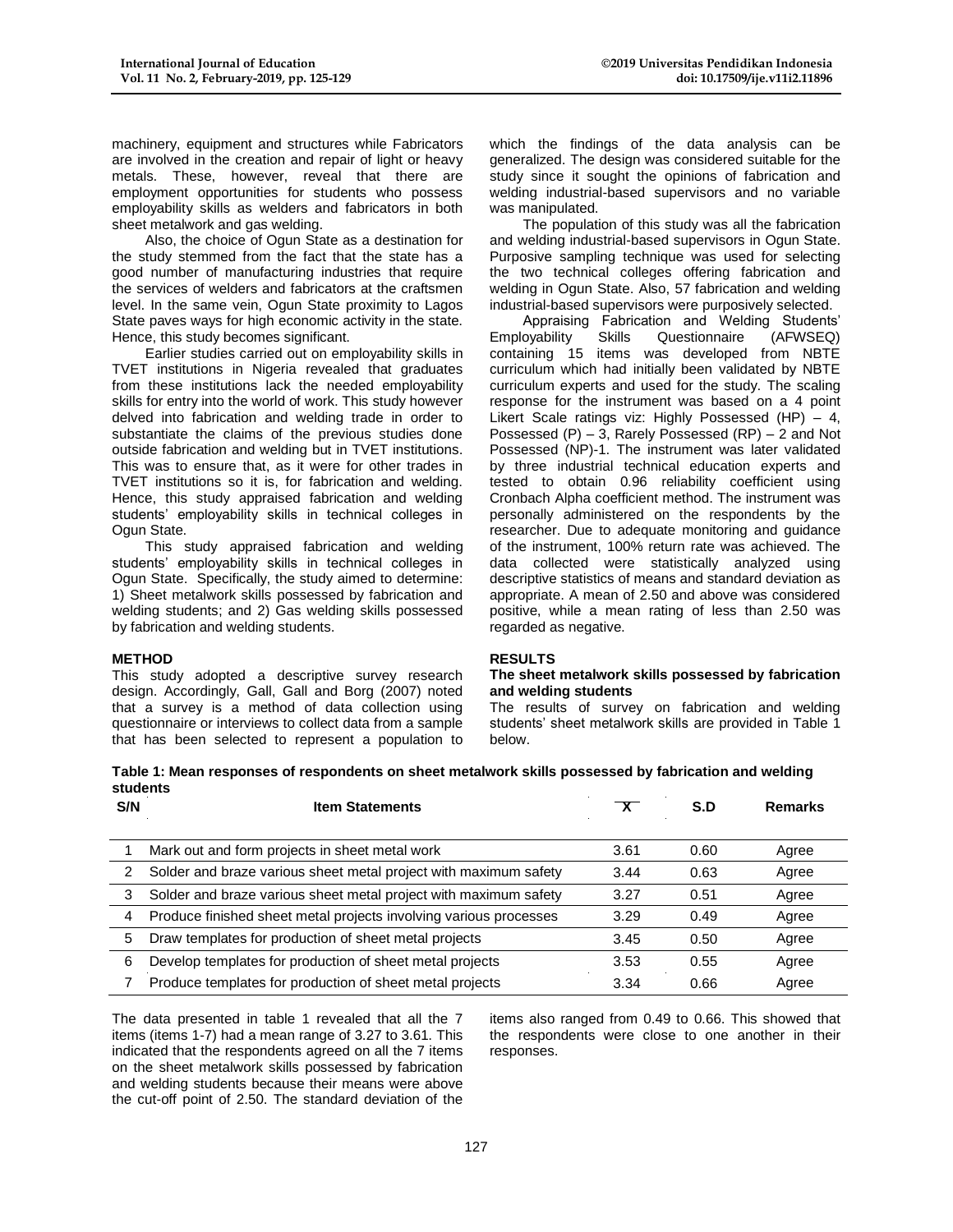#### **The gas welding skills possessed by fabrication and welding students**

| Table 2: Mean responses of respondents on welding skills possessed by fabrication and welding students |                                                                            |                         |      |                |  |  |  |  |
|--------------------------------------------------------------------------------------------------------|----------------------------------------------------------------------------|-------------------------|------|----------------|--|--|--|--|
| S/N                                                                                                    | <b>Item Statements</b>                                                     | $\overline{\mathbf{x}}$ | S.D  | <b>Remarks</b> |  |  |  |  |
| 8                                                                                                      | Apply general safety precaution                                            | 3.29                    | 0.76 | Agree          |  |  |  |  |
| 9                                                                                                      | Perform various gas welding operations                                     | 3.34                    | 0.73 | Agree          |  |  |  |  |
| 10                                                                                                     | Weld together different types of ferrous metals                            | 3.18                    | 0.68 | Agree          |  |  |  |  |
| 11                                                                                                     | Weld together different types of non-ferrous metals                        | 3.49                    | 0.65 | Agree          |  |  |  |  |
| 12                                                                                                     | Build up worn shaft or surfaces                                            | 3.50                    | 0.66 | Agree          |  |  |  |  |
|                                                                                                        | 13 Apply fuel gas cutting process in cutting metals to given specification | 3.18                    | 0.68 | Agree          |  |  |  |  |
| 14                                                                                                     | Identify various welding defects                                           | 3.05                    | 0.74 | Agree          |  |  |  |  |
| 15                                                                                                     | Rectify various welding defects                                            | 3.27                    | 0.62 | Agree          |  |  |  |  |

The data presented in table 2 revealed that all the 8 items (items 8-15) had a mean range of 3.18 to 3.50. This indicated that the respondents agreed on all the 8 items on the gas welding skills possessed by fabrication and welding students because their means were above the cut-off point of 2.50. The standard deviation of the items also ranged from 0.62 to 0.76. This showed that the respondents were close to one another in their responses.

#### **DISCUSSION**

It has often been said that students acquire functional skills when their learning environments are replica of where students will subsequently work. The findings of this study as shown in Table 1 revealed the sheet metalwork skills possessed by fabrication and welding students. The findings of this study are in consonance with the submissions of NBTE (2008). This was evident in the statement of NBTE (2008) that graduates of fabrication and welding should be able to carry out gas welding and cutting jobs on all types of metals, produce simple finished structural steel work projects with safety, use relevant equipment and techniques, apply protective wetting against corrosion on finished metal projects and market finished metal projects. Unlike the study of Rasul, Rauf and Mansor (2013) which indicated that school graduates are not well prepared for the world of work as there exists a gap between the skills acquired in schools and that needed in the world of work. This study however as revealed in Table 1 showed that fabrication and welding students acquired and demonstrated sheet metalwork skills correctly as observed by industrial-based supervisors who through years of industrial practice have the wherewithal to assess acquisition of sheet metalwork skills as possessed by the trainees.

In research question 2, the findings of the study revealed gas welding skills possessed by fabrication and welding students. The findings of the study were corroborated by NBTE (2008) who emphasized sheet metalwork, gas welding and cutting, metal arc welding and structural steel work as areas where students are to be equipped and prepared for the world of work. The findings of this study also deviated completely from the previous studies carried out by Mishra (2014) who noted that half of Indian graduates lacked requisite employability skills needed by industries. As may be observed in this study, the appraisal done by industrialbased supervisors on gas welding skills possessed by fabrication and welding students substantiate the claim of Prosser's environmental habit theory noting that vocational education will be efficient in proportion as the environment in which the learner is trained is a replica of the environment in which he must subsequently work.

Distinctively, the findings of this study deviated from previous research findings on TVET students' employability skills. For instance, the study of Rasul, Rauf, and Mansor, (2013) revealed that school graduates in Malaysia are not well prepared for the world showing mismatch between the skills acquired in schools and that needed in the world of work. Buttressing this fact, the study of Hanapi, Nordin, and Rus ((2014) also identified lack of employability skills as one of the greatest challenges facing a large number of Malaysian graduates. In another study carried out by Mishra (2014), it was discovered that half of Indian graduates lack requisite employability skills needed by industries.

Consequently, the study of Olakotan (2015) on assessment of employability skills possessed by prospective graduates of technical colleges in mechanical engineering craft practice in Lagos State, Nigeria revealed gross inadequacies between the employability skills possessed by the students and the skills required to secure jobs. Earlier findings of a study conducted by Idris and Rajuddin (2012) also indicated the need for TVET institutions in Nigeria to focus and